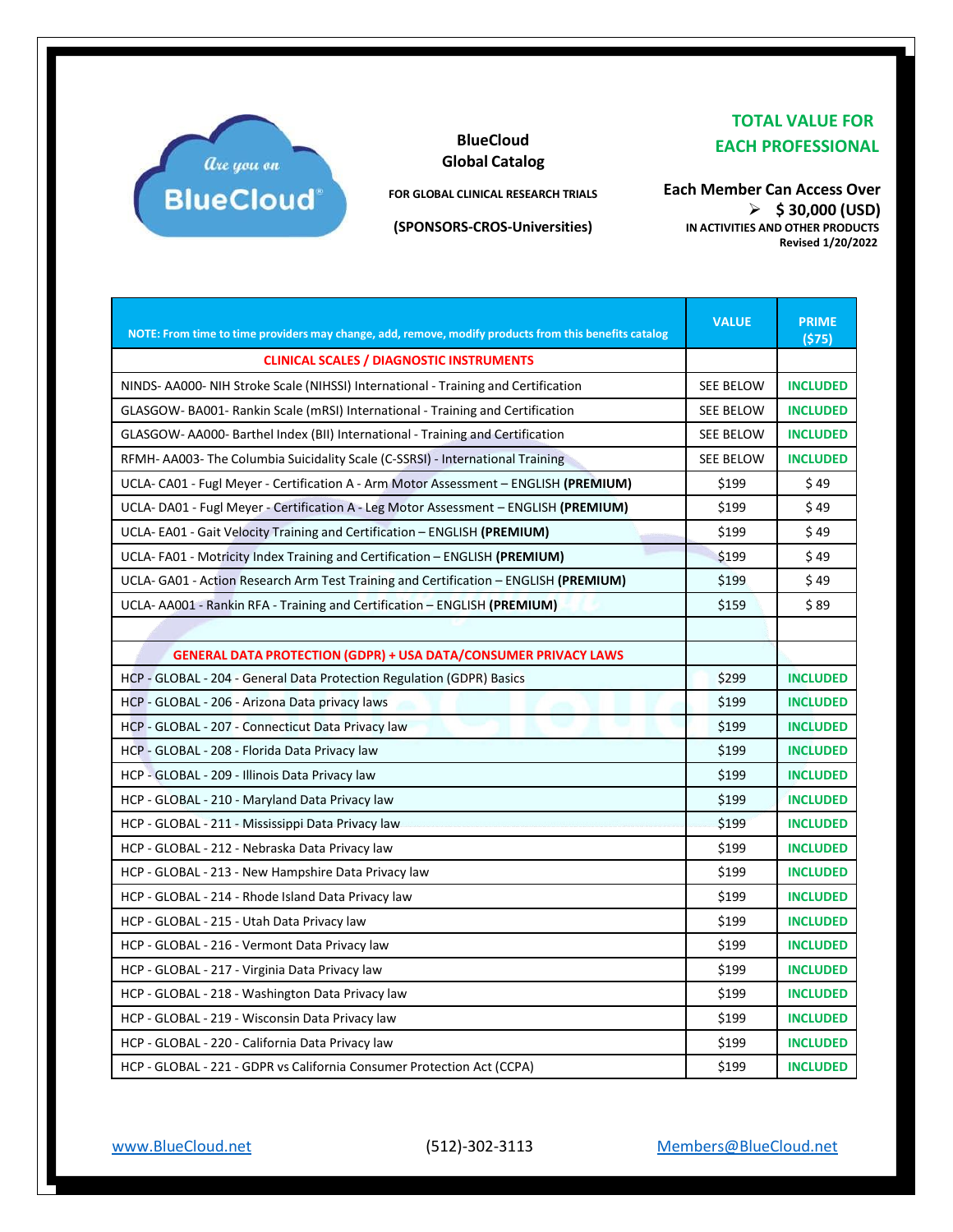| <b>GENERAL COURSES AND ACTIVITIES</b>                                                                                                                                                                                                                                          |       |                 |
|--------------------------------------------------------------------------------------------------------------------------------------------------------------------------------------------------------------------------------------------------------------------------------|-------|-----------------|
| HCP- GLOBAL-001.1- Basic Corona Virus and COVID-19 Course                                                                                                                                                                                                                      | \$99  | <b>INCLUDED</b> |
| HCP- GLOBAL-003.3- TELEMEDICINE Best Practices when using the NIH Stroke Scale                                                                                                                                                                                                 | \$99  | <b>INCLUDED</b> |
| EV- AA006- International Research Ethics: History: History and Overview of international Research<br><b>Ethics</b>                                                                                                                                                             | \$399 | <b>INCLUDED</b> |
| SC- A000 - ADH - BP Measurement Quality Improvement Program - TRAINING AND<br><b>CERTIFICATION</b>                                                                                                                                                                             | \$149 | <b>INCLUDED</b> |
|                                                                                                                                                                                                                                                                                |       |                 |
| <b>CLINICAL RESEARCH COURSES AND ACTIVITIES</b>                                                                                                                                                                                                                                |       |                 |
| WCG-AA001.1- ICH GCP E6 R2: An Overview - 2 Hour Activity (ADVANCED)<br>WCG-AA002.1- ICH GCP E6 R2: Review of Changes for Sponsors-CROs - 2 Hour Activity                                                                                                                      | \$400 | <b>INCLUDED</b> |
| (ADVANCED)                                                                                                                                                                                                                                                                     | \$600 | <b>INCLUDED</b> |
| WCG- AA003.1- Sponsors-CROs: ICH GCP E6 R2: Are you in Compliance? - 2 Hour Activity<br>(ADVANCED)                                                                                                                                                                             | \$750 | <b>INCLUDED</b> |
| WCG- AA004.1- CRO-Vendor Oversight Primer: Meeting ICH GCP E6 R2 - 2 Hour Activity<br>(ADVANCED)                                                                                                                                                                               | \$600 | <b>INCLUDED</b> |
| WCG-AA005.1- CRO-Vendor Oversight Plan - 2 Hour Activity (ADVANCED)                                                                                                                                                                                                            | \$600 | <b>INCLUDED</b> |
| WCG- AA006.1- Sponsor Review of CRO Monitoring Reports: On-Site Monitoring - 2 Hour Activity<br>(ADVANCED)                                                                                                                                                                     | \$600 | <b>INCLUDED</b> |
| WCG- AA007.1- Good Clinical Practice for the Medical Monitor - 2 Hour Activity (ADVANCED)                                                                                                                                                                                      | \$600 | <b>INCLUDED</b> |
| WCG- AA008.1- Annual Sponsor-CRO GCP Training 2019: Regulatory Authority Inspections - 2<br>Hour Activity (ADVANCED)                                                                                                                                                           | \$800 | <b>INCLUDED</b> |
| WCG- AA009.1- ICH GCP E6 R2: Review of Changes for Investigators - 2 Hour Activity (ADVANCED)                                                                                                                                                                                  | \$600 | <b>INCLUDED</b> |
| WCG- AA010.1- Investigator-Sites: ICH GCP E6 R2: Are you in Compliance? - 2 Hour Activity<br>(ADVANCED)                                                                                                                                                                        | \$750 | <b>INCLUDED</b> |
| SC- A000 - ADH - BP Measurement Quality Improvement Program - TRAINING AND<br><b>CERTIFICATION</b>                                                                                                                                                                             | \$149 | <b>INCLUDED</b> |
| SIARA-AA001-INTRODUCTION TO GCP: The history of GCP . The purpose of GCP . The principles<br>of GCP (BASIC COURSE)                                                                                                                                                             | \$399 | <b>INCLUDED</b> |
| SIARA- AA002- INFORMED CONSENT IN CLINICAL TRIALS: The purpose of the Informed Consent .<br>The content of he Informed Consent Form . The Informed Consent Process . How to obtain<br>informed consent in accordance with ICH GCP (BASIC COURSE)                               | \$399 | <b>INCLUDED</b> |
| SIARA- AA003- ESSENTIAL DOCUMENTS AND SOURCE DOCUMENTS: Requirements for Source<br>Data and Source Documents. • The Essential Documents required for the conduct of a clinical<br>trial. • The importance of good documentation practice. (BASIC COURSE)                       | \$399 | <b>INCLUDED</b> |
| SIARA- AA004- SAFETY IN CLINICAL TRIALS: The definition of Adverse Events -AEs- and Serious<br>Adverse Events -SAEs • Understand the reporting timelines for AEs and SAEs • Understand the<br>Investigator Obligations in reporting AEs and SAEs (BASIC COURSE)                | \$399 | <b>INCLUDED</b> |
| SIARA- AA005- INVESTIGATIONAL PRODUCT -IP- MANAGEMENT: The importance of good<br>Investigational Product management . Investigator Responsibilities for Investigational Product<br>management (BASIC COURSE)                                                                   | \$399 | <b>INCLUDED</b> |
| SIARA-AA006-ROLES AND RESPONSIBILITIES OR IRBs -IECs IN CLINICAL RESEARCH: The roles and<br>responsibilities of the IRB-IEC • The required composition and function of the IRB-IEC as per ICH<br>GCP . The Investigators role in communication with the IRB-IEC (BASIC COURSE) | \$399 | <b>INCLUDED</b> |
| CTRX-AA001-The History of Clinical Research                                                                                                                                                                                                                                    | \$79  | <b>INCLUDED</b> |
| CTRX-AA002- Participant Recruitment for Beginners                                                                                                                                                                                                                              | \$79  | <b>INCLUDED</b> |
| CTRX- AA003- Advanced Participant Recruitment                                                                                                                                                                                                                                  | \$79  | <b>INCLUDED</b> |
| CTRX-AA004- Clinical Research Site Study Close Out                                                                                                                                                                                                                             | \$79  | <b>INCLUDED</b> |
| CTRX- AA005- Investigator Responsibilities                                                                                                                                                                                                                                     | \$79  | <b>INCLUDED</b> |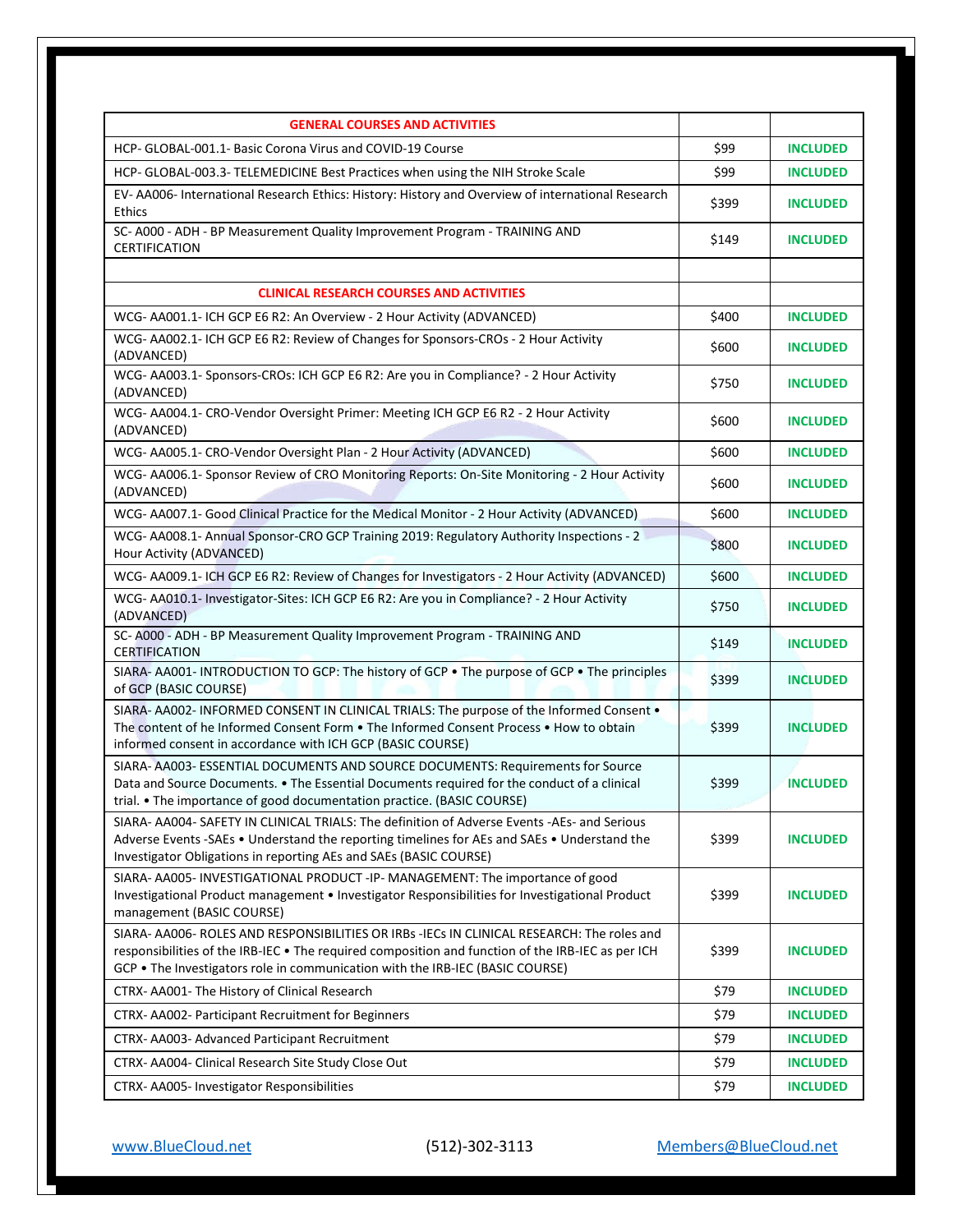| CTRX-AA006-Regulatory Document Submission<br>CTRX- AA007- Ethics In Clinical Research                  | \$79<br>\$79 | <b>INCLUDED</b><br><b>INCLUDED</b> |
|--------------------------------------------------------------------------------------------------------|--------------|------------------------------------|
|                                                                                                        | \$79         |                                    |
| CTRX-AA008-Site Selection and Initiation Procedures                                                    |              | <b>INCLUDED</b>                    |
| CTRX-AA009- Building a Successful Clinical Research Site                                               | \$79         | <b>INCLUDED</b>                    |
| <b>BARTHEL INDEX INTERNATIONAL (BI-I)</b><br>1.25 CMEs/CEs (English Only)                              |              |                                    |
| GLASGOW-AA000-ENGLISH-Barthel Index - Training Only - Not for Certification                            | \$179        | <b>INCLUDED</b>                    |
| GLASGOW- AA001- ENGLISH- Barthel Scale -BI - 1st Certification V1.1                                    | \$179        | <b>INCLUDED</b>                    |
| GLASGOW- AB001- JAPANESE- Barthel Index -BI- バーセルインデックス- 日本語- トレーニン                                    |              |                                    |
| グ・認定プログラムV2.0 - 1st Cert                                                                               | \$179        | <b>INCLUDED</b>                    |
| GLASGOW-AC001- CZECH- Barthel Index -BI- Index Barthelové - Program pro školení a certif -1st<br>Cert  | \$179        | <b>INCLUDED</b>                    |
| GLASGOW- AD001- GERMAN-Barthel Index -BI- Trainings- und Zertifizierungsprogramm V2.0 - 1st<br>Cert    | \$179        | <b>INCLUDED</b>                    |
| GLASGOW-AE001-ITALIAN-Barthel Index -BI- Programma di formazione e certificazione V2.0 -<br>1st Cert   | \$179        | <b>INCLUDED</b>                    |
| GLASGOW- AF001- SPANISH- Barthel Index -BI- Programa de formación y certificación V2.0 - 1st<br>Cert   | \$179        | <b>INCLUDED</b>                    |
| GLASGOW- AG001- PORTUGUESE- Barthel Index -BI- Programa de Formação e Certificação V2.0 -<br>1st Cer   | \$179        | <b>INCLUDED</b>                    |
| GLASGOW-AH001-FRENCH-Barthel Index -BI- Indice de Barthel - Programme de formation V2.0 -<br>1st Cert  | \$179        | <b>INCLUDED</b>                    |
| GLASGOW- AI001- HUNGARIAN- Barthel Index -BI- magyar - Oktatási és tanúsítási program 2.0 -<br>1st Cer | \$179        | <b>INCLUDED</b>                    |
| GLASGOW-AJ001-CHINESE-TWN-Barthel Index -BI- 巴氏量表- 培訓和認證計畫 2.0 版-1st<br>Cert                           | \$179        | <b>INCLUDED</b>                    |
| GLASGOW- AK001- DANISH- Barthel Index -BI- Undervisnings- og certificeringsprogram V2.0 - 1st<br>Cert  | \$179        | <b>INCLUDED</b>                    |
| GLASGOW- AL001- FINNISH- Barthel Index -BI- Koulutus- ja sertifiointiohjelma V2.0 - 1st Cert           | \$179        | <b>INCLUDED</b>                    |
| GLASGOW-AM001-LITHUANIAN-Barthel Scale -BI-1-asis sertifikavimas V1.1                                  | \$179        | <b>INCLUDED</b>                    |
| GLASGOW- AN001- CROATIAN- Barthel Scale -BI- 1. potvrda V1.1                                           | \$179        | <b>INCLUDED</b>                    |
| <b>MODIFIED RANKIN SCALE INTERNATIONAL - (mRS-I)</b><br>2.5 CMEs/CEs (English Only)                    |              |                                    |
| GLASGOW-BA000-ENGLISH-Rankin Scale mRS-Instructions and Training - Not for Certification               | \$179        | <b>INCLUDED</b>                    |
| GLASGOW- BA001- ENGLISH- Rankin Scale mRS- Certification                                               | \$179        | <b>INCLUDED</b>                    |
| GLASGOW-BB000-JAPANESE-Rankin mRS-日本語-トレーニングとデモンストレーションモ<br>ジュール- Training                             | \$179        | <b>INCLUDED</b>                    |
| GLASGOW-BB001-JAPANESE-mRS-日本語-最初の認定-テストグループ-A-B                                                       | \$179        | <b>INCLUDED</b>                    |
| GLASGOW- BC000- CZECH- Rankin Scale mRS- pokyny a školení- Training                                    | \$179        | <b>INCLUDED</b>                    |
| GLASGOW- BC001- CZECH- Rankin Scale mRS- 1. Certifikace- AB                                            | \$179        | <b>INCLUDED</b>                    |
| GLASGOW- BD000- GERMAN- Rankin-Skala mRS- Anleitung und Schulung- Training                             | \$179        | <b>INCLUDED</b>                    |
| GLASGOW-BD001- GERMAN- Rankin-Skala mRS- 1. Zertifizierung- AB                                         | \$179        | <b>INCLUDED</b>                    |
| GLASGOW-BE000-ITALIAN-Rankin-Skala mRS-istruzioni e la formazione-Training                             | \$179        | <b>INCLUDED</b>                    |
| GLASGOW- BE001- ITALIAN- Rankin Scale mRS- 1st Certificazione- AB                                      | \$179        | <b>INCLUDED</b>                    |
| GLASGOW- BF000- SPANISH- Rankin Scale mRS- Instrucciones y la Formación- Training                      | \$179        | <b>INCLUDED</b>                    |
| GLASGOW- BF001- SPANISH- Rankin Scale mRS- 1ra- Certificación- AB                                      | \$179        | <b>INCLUDED</b>                    |
| GLASGOW- BG000- PORTUGUESE- Rankin Scale mRS- Introdução e Formação- Training                          | \$179        | <b>INCLUDED</b>                    |
|                                                                                                        |              |                                    |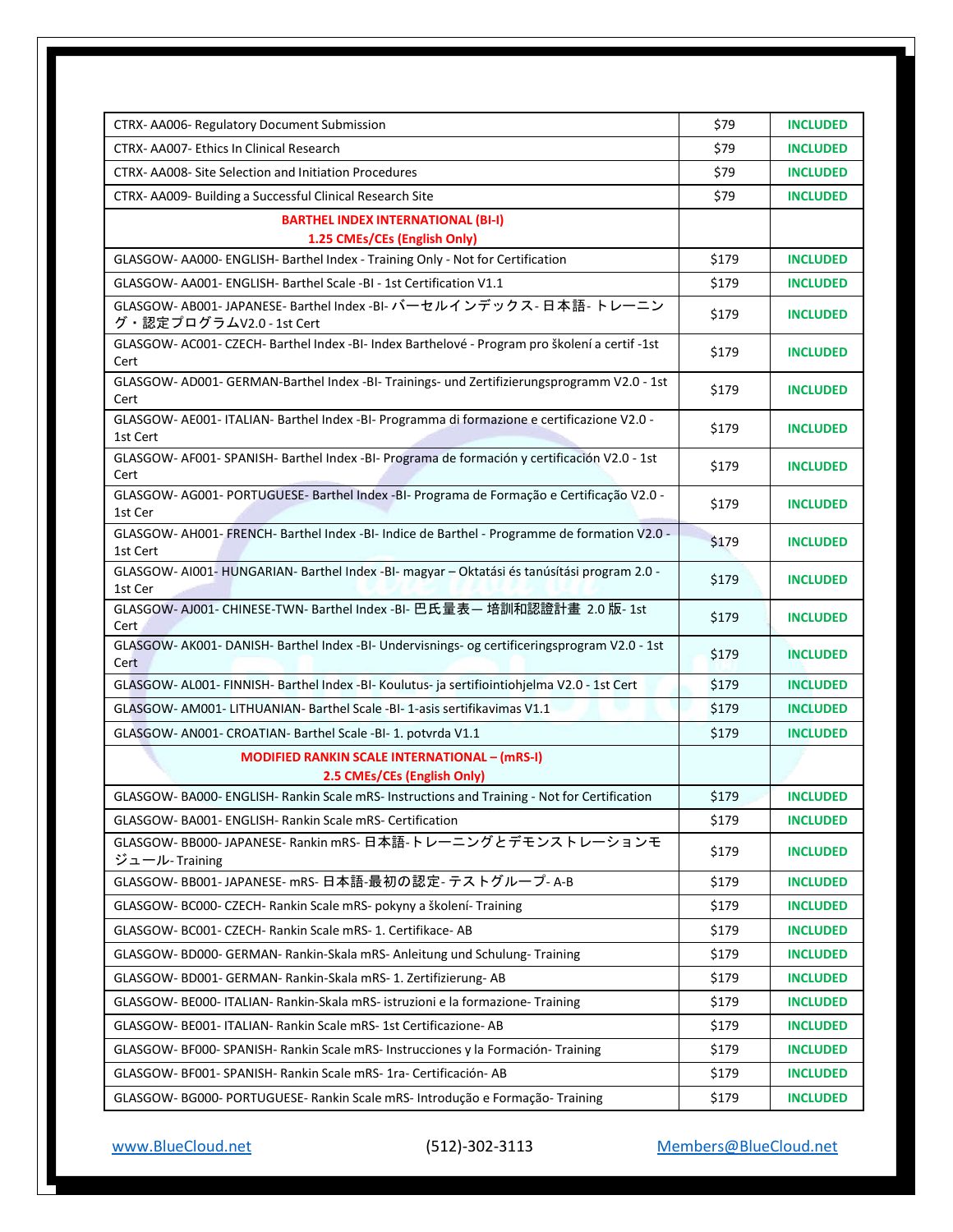| GLASGOW-BG001-PORTUGUESE-Rankin Scale MRS-1ª Certificação-AB                                      | \$179 | <b>INCLUDED</b> |
|---------------------------------------------------------------------------------------------------|-------|-----------------|
| GLASGOW- BH000- FRENCH- Rankin Scale mRS- formation française- Training                           | \$179 | <b>INCLUDED</b> |
| GLASGOW- BH001- FRENCH- Rankin Scale mRS- AB                                                      | \$179 | <b>INCLUDED</b> |
| GLASGOW- BI000- HUNGARIAN- Rankin Scale mRS- Utasítások és képzés - Training                      | \$179 | <b>INCLUDED</b> |
| GLASGOW- BI001- HUNGARIAN- Rankin skála mRS- 1. Tanúsítvány- AB                                   | \$179 | <b>INCLUDED</b> |
| GLASGOW-BJ000-FINNISH-Rankin Scale mRS- ohjeet ja koulutus - Training                             | \$179 | <b>INCLUDED</b> |
| GLASGOW- BJ001- FINNISH- Rankin Scale mRS- 1 - sertifiointi- AB                                   | \$179 | <b>INCLUDED</b> |
| GLASGOW- BK000- DANISH- Rankin Scale mRS- Instruktioner og træning- Training                      | \$179 | <b>INCLUDED</b> |
| GLASGOW- BK001- DANISH- Rankin Scale mRS- 1 certifiering- AB                                      | \$179 | <b>INCLUDED</b> |
| GLASGOW- BM000- KOREAN- Rankin Scale mRS- 등급- 지시사항-교육 및 데모 모듈- Training                           | \$179 | <b>INCLUDED</b> |
| GLASGOW- BM001- KOREAN- Rankin Scale mRS - 등급-한국어-인증 1차 - 테스트 그룹- 1st cert                        | \$179 | <b>INCLUDED</b> |
| GLASGOW- BN000- LITHUANIAN- Rankin Scale mRS- mokymas ir sertifikavimas- Training                 | \$179 | <b>INCLUDED</b> |
| GLASGOW- BN001- LITHUANIAN- Rankin skalė PONIA- 1st Sertifikavimas                                | \$179 | <b>INCLUDED</b> |
| GLASGOW-BO000-POLISH-Rankin Scale mRS-Instrukcje i szkolenia-Training                             | \$179 | <b>INCLUDED</b> |
| GLASGOW- BO001- POLISH- Rankin Scale mRS- 1 Certyfikacja- AB                                      | \$179 | <b>INCLUDED</b> |
| GLASGOW- BP000- RUSSIAN- русский - Rankin Scale mRS - Модуль обучения и демонстрации-<br>Training | \$179 | <b>INCLUDED</b> |
| GLASGOW-BP001-RUSSIAN-Rankin Scale mRS-русский Сертификация-1-тестируемая группа-<br>A-B          | \$179 | <b>INCLUDED</b> |
| GLASGOW- BQ000- DUTCH-NETH- Rankin Scale mRS- Instructies en Opleiding- Training                  | \$179 | <b>INCLUDED</b> |
| GLASGOW- BQ001- DUTCH-NETH- Rankin Scale mRS- 1 Certificering- AB                                 | \$179 | <b>INCLUDED</b> |
| GLASGOW- BR000- SWEDISH- Rankin Scale mRS- instruktioner och utbildning- Training                 | \$179 | <b>INCLUDED</b> |
| GLASGOW- BR001- SWEDISH- Rankin Scale mRS- 1 certifiering- AB                                     | \$179 | <b>INCLUDED</b> |
| GLASGOW-BV000 - TURKISH- Eğitim ve Demonstrasyon Modülü V2.0                                      | \$179 | <b>INCLUDED</b> |
| GLASGOW-BV001-TURKISH - Sertifikasyon 1. - test grubu A-B V.1                                     | \$179 | <b>INCLUDED</b> |
| GLASGOW-BS000-KAZAKH-Rankin Scale mRS- Оқыту және көрсету бағдарламасы V2.0                       | \$179 | <b>INCLUDED</b> |
| GLASGOW- BS001- KAZAKH- Rankin Scale mRS- 1-сертификаттау - А-В сынақ тобы V.1                    | \$179 | <b>INCLUDED</b> |
| 0.20 הבשרה והסמכה - משוב- עברית -GLASGOW- BT000- HEBREW- Rankin Scale mRS                         | \$179 | <b>INCLUDED</b> |
| GLASGOW- BT001- HEBREW- Rankin Scale mRS- ב- "מבחן הסמכה ראשון קבוצה א'-ב-ABV.1                   | \$179 | <b>INCLUDED</b> |
| V2.0 عربي- التدريب والترخيص - مقترحات تقييمية -GLASGOW- BU000- ARABIC- Rankin Scale mRS           | \$179 | <b>INCLUDED</b> |
| AB V.1 - عربى - الشهادة الأولى -GLASGOW- BU001- ARABIC- Rankin Scale mRs                          | \$179 | <b>INCLUDED</b> |
| GLASGOW-BW000 - CHINESE T - Rankin Scale mRS - 示範與實踐模塊V2.0 - Training                             | \$179 | <b>INCLUDED</b> |
| GLASGOW-BW001 - CHINESE T- Rankin Scale mRS- 第 1 次認證 - 測試群組 A-B - 1st Cert V2.0                   | \$179 | <b>INCLUDED</b> |
| GLASGOW- BX000 - PUNJABI -ਸਿਖਲਾਈ ਅਤੇ ਪ੍ਰਦਰਸ਼ਨ ਮਾਡਿਊਲ - V2.0                                       | \$179 | <b>INCLUDED</b> |
| GLASGOW- BX001 - PUNJABI - ਪਹਿਲੀਪ੍ਰਮਾਣਿਕਤਾ - ਟੈਸਟ ਗਰੁੱਪ A-B V2.0                                  | \$179 | <b>INCLUDED</b> |
| V2.0 تربيت اور مظاہره ماڈيول - GLASGOW- BY000 - URDU                                              | \$179 | <b>INCLUDED</b> |
| A-B V2.0 - تصديق - GLASGOW- BY001 - URDU                                                          | \$179 | <b>INCLUDED</b> |
| GLASGOW- BZ000 - CHINESE S - Rankin Scale mRS- 培训和演示模块 V2.0 - Training                            | \$179 | <b>INCLUDED</b> |
| GLASGOW- BZ001 - CHINESE S - Rankin Scale mRS- 认证 1- 测试组 A-B - 1st Cert V2.0                      | \$179 | <b>INCLUDED</b> |
| NIH STROKE SCALE INTERNATIONAL (NIHSS-I)                                                          |       |                 |
| 3.0 CMEs/CEs (English Only)                                                                       |       |                 |
| NINDS- AA000- ENGLISH- NIH Stroke Scale- Instructions and Training                                | \$179 | <b>INCLUDED</b> |
| NINDS- AA001- ENGLISH- NIH Stroke Scale- Certification                                            | \$179 | <b>INCLUDED</b> |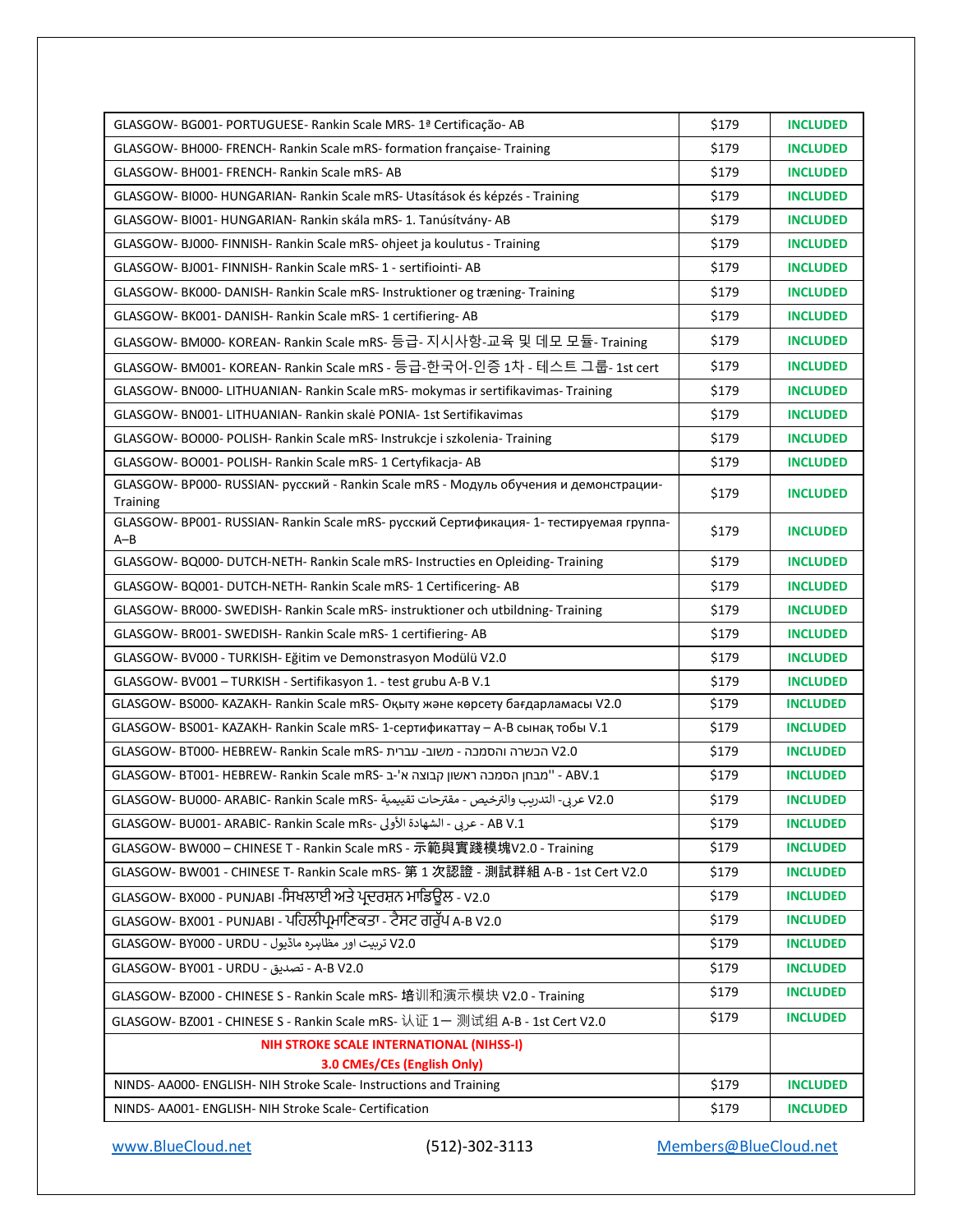| NINDS-AB000-JAPANESE-NIHSS-NIHストロークスケール-説明とトレーニングTraining                             | \$179 | <b>INCLUDED</b> |
|---------------------------------------------------------------------------------------|-------|-----------------|
| NINDS- AB001- JAPANESE- NIHSS- NIHストロークスケール- 認定-A                                     | \$179 | <b>INCLUDED</b> |
| NINDS- AC000- CZECH- NIH Stroke Scale - Pokyny a školení - Training                   | \$179 | <b>INCLUDED</b> |
| NINDS- AC001- CZECH- NIH Stroke Scale- Osvedcení -A                                   | \$179 | <b>INCLUDED</b> |
| NINDS- AD000- GERMAN- NIH Stroke Scale- Anleitung und Schulung -Training              | \$179 | <b>INCLUDED</b> |
| NINDS- AD001- GERMAN- NIH Stroke Scale- Zertifizierung -A                             | \$179 | <b>INCLUDED</b> |
| NINDS- AE000- ITALIAN- NIH Stroke Scale- Istruzioni ed Addestramento -Training        | \$179 | <b>INCLUDED</b> |
| NINDS- AE001- ITALIAN- NIH Stroke Scale- Certificazione -A                            | \$179 | <b>INCLUDED</b> |
| NINDS- AF000- SPANISH- NIH Stroke Scale- Orientación para los Principiantes -Training | \$179 | <b>INCLUDED</b> |
| NINDS- AF001- SPANISH- NIH Stroke Scale- Certificación -A                             | \$179 | <b>INCLUDED</b> |
| NINDS- AG000- PORTUGUESE- NIH Stroke Scale- Instruções -Training                      | \$179 | <b>INCLUDED</b> |
| NINDS- AG001- PORTUGUESE- NIH Stroke Scale- Certificação -A                           | \$179 | <b>INCLUDED</b> |
| NINDS-AH000-FRENCH-NIH Stroke Scale-Instructions et formation -Training               | \$179 | <b>INCLUDED</b> |
| NINDS-AH001-FRENCH-NIH Stroke Scale-Certification-A                                   | \$179 | <b>INCLUDED</b> |
| NINDS- AI000- HUNGARIAN- NIH Stroke Scale- Utasítások és képzés - Training            | \$179 | <b>INCLUDED</b> |
| NINDS- AI001- HUNGARIAN- NIH Stroke Scale- Vizsga -A                                  | \$179 | <b>INCLUDED</b> |
| NINDS-AJ000- CHINESE TRADITIONAL - NIH卒中量表- 说明和培训-Training                            | \$179 | <b>INCLUDED</b> |
| NINDS- AJ001- CHINESE TRADITIONAL - NIHSS- NIH卒中量表- 认证-A                              | \$179 | <b>INCLUDED</b> |
| NINDS- AK000- DANISH- NIH Stroke Scale- Instruktioner og træning -Training            | \$179 | <b>INCLUDED</b> |
| NINDS- AK001- DANISH- NIH Stroke Scale- Certificering -A                              | \$179 | <b>INCLUDED</b> |
| NINDS- AL000- FINNISH- NIH-iskun asteikko- ohjeet ja harjoittelu -Training            | \$179 | <b>INCLUDED</b> |
| NINDS- AL001- FINNISH- NIH Stroke Scale- iskun asteikko- sertifiointi -A              | \$179 | <b>INCLUDED</b> |
| NINDS- AM000- KOREAN- NIH 뇌졸중 척도 – 지침 - Training                                      | \$179 | <b>INCLUDED</b> |
| NINDS- AM001- KOREAN- 인증 1차 - 테스트 그룹 -A                                               | \$179 | <b>INCLUDED</b> |
| NINDS- AN000- CROATIAN- NIH Skale Upute i obuka- Training -V3                         | \$179 | <b>INCLUDED</b> |
| NINDS- ANOO1- CROATIAN- NIH Skale ljestvice - Certifikacija A                         | \$179 | <b>INCLUDED</b> |
| NINDS-AO000-POLISH- NIH Stroke Scale-Instrukcje i szkolenia-Training                  | \$179 | <b>INCLUDED</b> |
| NINDS-AO001-POLISH-NIH Stroke Scale-Orzecznictwo-A                                    | \$179 | <b>INCLUDED</b> |
| NINDS- AP000-RUSSIAN- русский- Учебный курс и демонстрация-Training                   | \$179 | <b>INCLUDED</b> |
| NINDS- AP001- RUSSIAN- русский- Сертификация 1- тестовая группа -A                    | \$179 | <b>INCLUDED</b> |
| NINDS- AP000- NIHSS- CHINESE SIMPLIFIED- 说明和培训 - Training                             | \$179 | <b>INCLUDED</b> |
| NINDS- AP001- NIHSS- CHINESE SIMPLIFIED- A 组-第1名。 认证= A                               | \$179 | <b>INCLUDED</b> |
| NINDS- AQ000- DUTCH-NETH- NIH Stroke Scale - Instructies en Opleiding- Training       | \$179 | <b>INCLUDED</b> |
| NINDS- AQ001- DUTCH-NETH- NIH Stroke Scale- Certificering- A - 1st Cert               | \$179 | <b>INCLUDED</b> |
| NINDS- AR000- SWEDISH- NIH Stroke Scale- Instruktioner och utbildning- Training       | \$179 | <b>INCLUDED</b> |
| NINDS- AR001- SWEDISH- NIH Stroke Scale- Certifiering A                               | \$179 | <b>INCLUDED</b> |
| NINDS- AS000- LITHUANIAN- Instrukcijos ir mokymas - Training -V3                      | \$179 | <b>INCLUDED</b> |
| NINDS- AS001- LITHUANIAN- NIH Stroke Scale" - sertifikavimas A                        | \$179 | <b>INCLUDED</b> |
| NINDS- AT000- NIHSS- TURKISH - Eğitim ve Demonstrasyon Modülü- Training               | \$179 | <b>INCLUDED</b> |
| NINDS- AT001- NIHSS- TURKISH - Sertifikasyon 1 - Test Grubu A                         | \$179 | <b>INCLUDED</b> |
|                                                                                       |       |                 |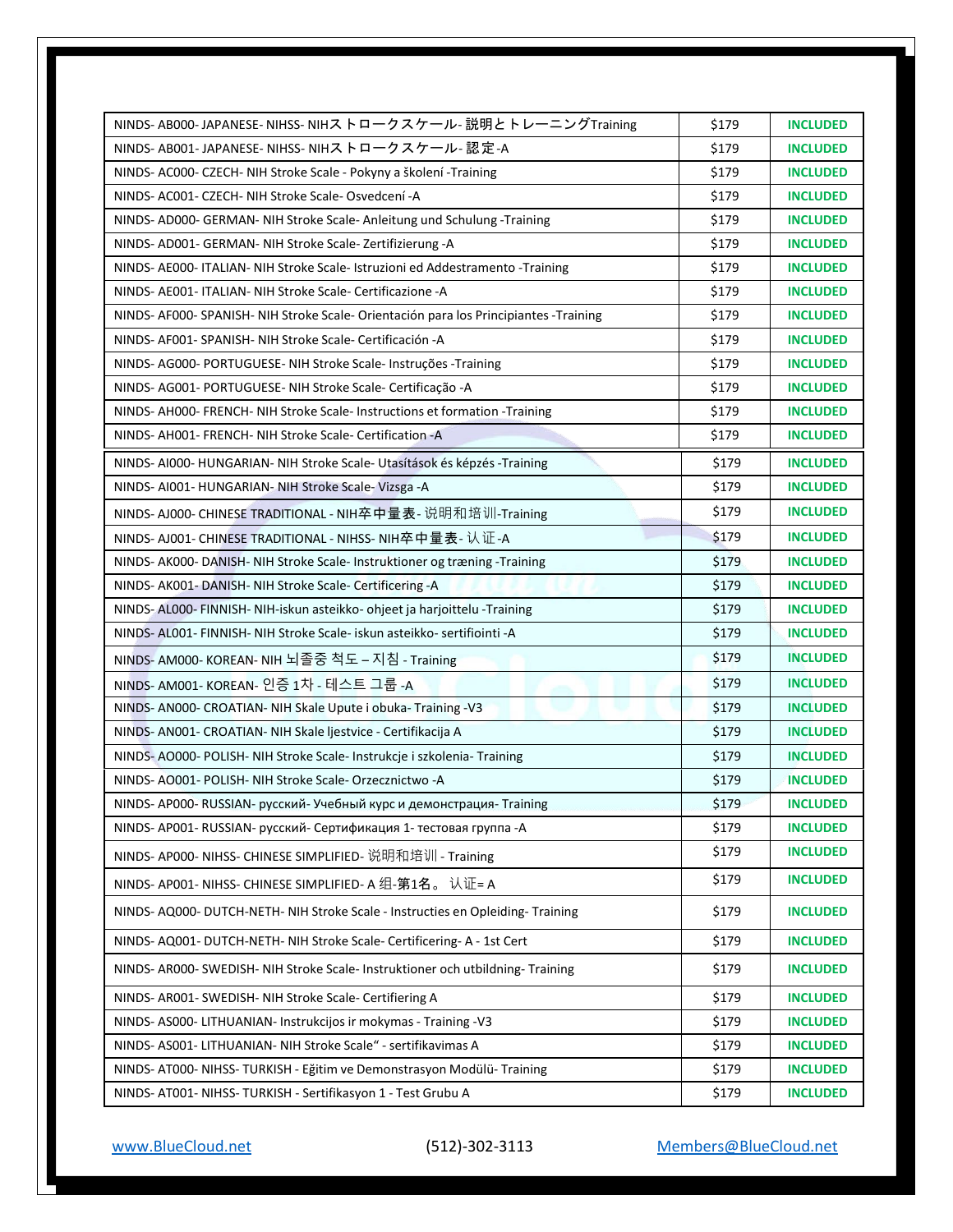| <b>COLUMBIA- SUICIDE SEVERITY RATING SCALE (C-SSRS)</b>                                                 |        |                 |
|---------------------------------------------------------------------------------------------------------|--------|-----------------|
| RFMH-AA001-ENGLISH-USA-The Suicide Scale C-SSRS                                                         | \$99   | <b>INCLUDED</b> |
| RFMH- AA002- ENGLISH-ORIGINAL- The Suicide Scale C-SSRS                                                 | \$99   | <b>INCLUDED</b> |
| RFMH- AA003- ENGLISH-INTL- The Suicide Scale C-SSRS                                                     | \$99   | <b>INCLUDED</b> |
| RFMH- AB001- JAPANESE- The Suicide Scale C-SSRS                                                         | \$99   | <b>INCLUDED</b> |
| RFMH- AC001- CZECH- The Suicide Scale C-SSRS                                                            | \$99   | <b>INCLUDED</b> |
| RFMH- AD001- GERMAN-DEUTSCH- Suicide Skala C-SSRS                                                       | \$99   | <b>INCLUDED</b> |
| RFMH- AD002- GERMAN-AUST- The Suicide Scale C-SSRS                                                      | \$99   | <b>INCLUDED</b> |
| RFMH- AE001- ITALIAN- The Suicide Scale C-SSRS                                                          | \$99   | <b>INCLUDED</b> |
| RFMH- AF001- SPANISH-MEXICO- La escala de Suicidio C-SSRS                                               | \$99   | <b>INCLUDED</b> |
| RFMH- AF002- SPANISH-USA- La Escala de Suicidio C-SSRS                                                  | \$99   | <b>INCLUDED</b> |
| RFMH-AG001-PORTUGUESE-The Suicide Scale C-SSRS                                                          | \$99   | <b>INCLUDED</b> |
| RFMH- AH001- FRENCH- The Suicide Scale C-SSRS                                                           | \$99   | <b>INCLUDED</b> |
| RFMH- AI001- HUNGARIAN- The Suicide Scale C-SSRS                                                        | \$99   | <b>INCLUDED</b> |
| RFMH- AJ001- CHINESE- The Suicide Scale C-SSRS                                                          | \$99   | <b>INCLUDED</b> |
| RFMH- AL001- FINNISH- The Suicide Scale C-SSRS                                                          | \$99   | <b>INCLUDED</b> |
| RFMH-AM001-KOREAN-The Suicide Scale C-SSRS                                                              | \$99   | <b>INCLUDED</b> |
| RFMH- AN001- LITHUANIAN- The Suicide Scale C-SSRS                                                       | \$99   | <b>INCLUDED</b> |
| RFMH-AO001-POLISH-The Suicide Scale C-SSRS                                                              | \$99   | <b>INCLUDED</b> |
| RFMH- AP001- RUSSIAN- Самоубийство Масштаб C-SSRS                                                       | \$99   | <b>INCLUDED</b> |
| RFMH- AQ001- DUTCH-NETHERLANDS- The Suicide Scale C-SSRS                                                | \$99   | <b>INCLUDED</b> |
| RFMH- AQ002- DUTCH-BELGIUM- The Suicide Scale C-SSRS                                                    | \$99   | <b>INCLUDED</b> |
| RFMH- AR001- SWEDISH- The Suicide Scale C-SSRS                                                          | \$99   | <b>INCLUDED</b> |
| RFMH- AS001- AFRIKAANS- The Suicide Scale C-SSRS                                                        | \$99   | <b>INCLUDED</b> |
| RFMH-AT001-BULGARIAN-The Suicide Scale C-SSRS                                                           | \$99   | <b>INCLUDED</b> |
| RFMH- AU001- ROMANIAN- The Suicide Scale C-SSRS                                                         | \$99   | <b>INCLUDED</b> |
| RFMH- AV001- GREEK- The Suicide Scale C-SSRS                                                            | \$99   | <b>INCLUDED</b> |
| RFMH- AW001- ESTONIAN- The Suicide Scale C-SSRS                                                         | \$99   | <b>INCLUDED</b> |
| RFMH- AX001- MALAY- The Suicide Scale C-SSRS                                                            | \$99   | <b>INCLUDED</b> |
| RFMH-AY001-TURKISH-The Suicide Scale C-SSRS                                                             | \$99   | <b>INCLUDED</b> |
| RFMH- AZ001- SLOVAK- Samovrahov Scale C-SSRS                                                            | \$99   | <b>INCLUDED</b> |
| <b>CLINESSENTIALS CLINICAL RESEARCH</b>                                                                 |        |                 |
| <b>MONITORING PRODUCTS</b><br>CRA Audit Notes are available in English, US Spanish, and Canadian French |        |                 |
| <b>Contact ClinEssentials directly for product purchases</b>                                            |        |                 |
| (Toll Free: 1-800-692-8016)                                                                             |        |                 |
| Please Complete Selection CRA Audit Notes - For use to flag missing or                                  |        |                 |
| incomplete data within the source.                                                                      |        |                 |
| Protocol Deviation CRA Audit Notes - For use to flag protocol deviations and/or actions required        | \$7.99 | \$5.99          |
| related to a Protocol Deviation.                                                                        |        |                 |
|                                                                                                         | \$6.99 | \$5.24          |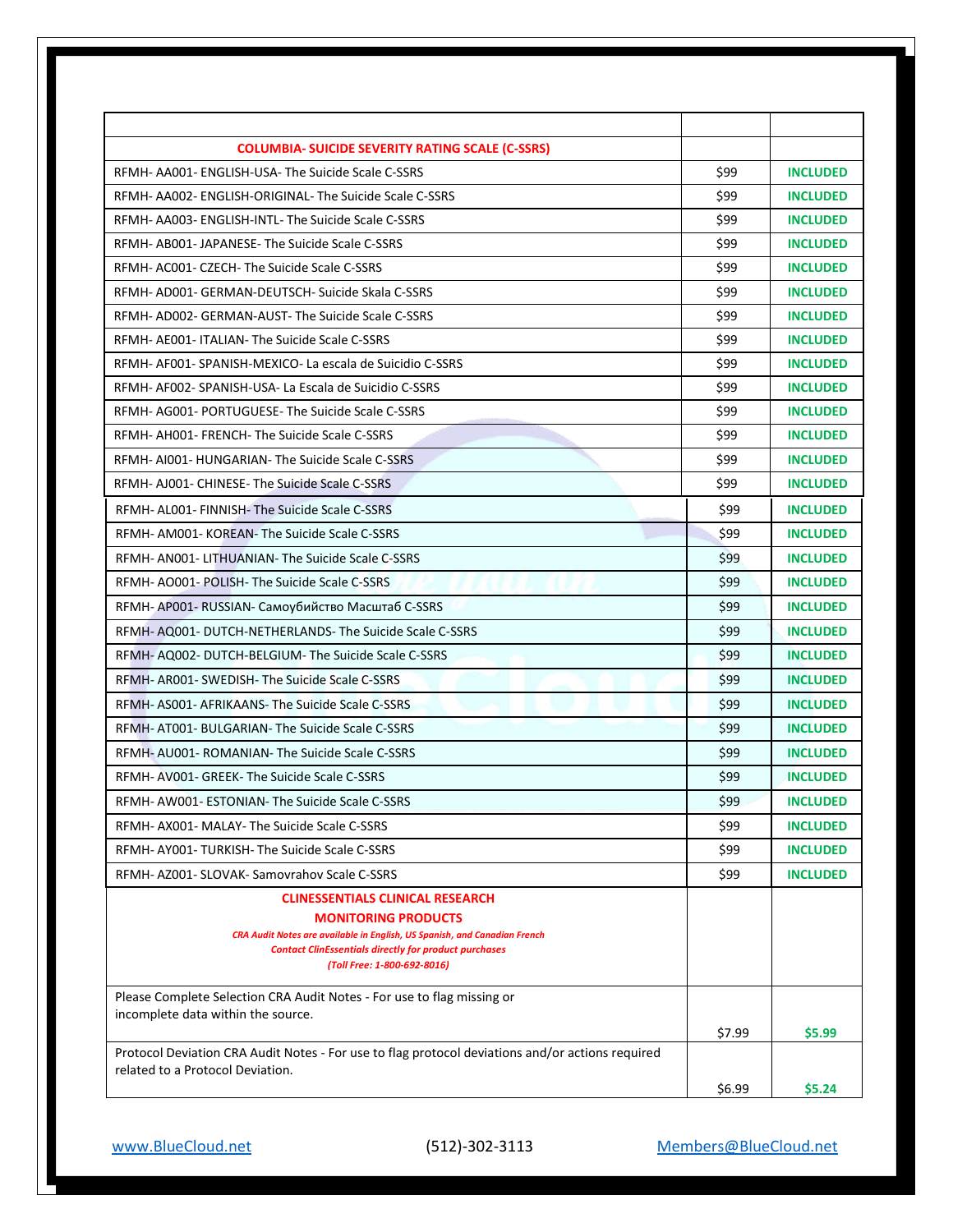| Per The Source CRA Audit Notes - For use to flag items that have a discrepancy between the source,<br>medical records and/or eCRF.                                                                                                                                                                                                                                                                 |          |                 |
|----------------------------------------------------------------------------------------------------------------------------------------------------------------------------------------------------------------------------------------------------------------------------------------------------------------------------------------------------------------------------------------------------|----------|-----------------|
|                                                                                                                                                                                                                                                                                                                                                                                                    | \$6.99   | \$5.24          |
| Please Reconcile CRA Audit Notes - For use to flag items that need to be reconciled with master<br>counts such as drug accountability or laboratory kits.                                                                                                                                                                                                                                          | \$6.99   | \$5.24          |
| Prior to the Next Visit CRA Audit Notes - For use to flag actions to be completed prior to the next<br>monitoring visit.                                                                                                                                                                                                                                                                           | \$6.99   | \$5.24          |
| Per the eCRF CRA Audit Notes - For use to flag items that have a discrepancy between the source,<br>medical records and/or eCRF.                                                                                                                                                                                                                                                                   | \$6.99   | \$5.24          |
| Please Add to Drug Accountability Log CRA Audit Notes - For use when reviewing data between the<br>source and Investigational Product Drug Accountability Log.                                                                                                                                                                                                                                     | \$6.99   | \$5.24          |
| Please Clarify CRA Audit Notes - For use to flag items that have a discrepancy between the source,<br>medical records and/or eCRF.                                                                                                                                                                                                                                                                 | \$6.99   | \$5.24          |
| Please File CRA Audit Notes - For use to flag items requiring filing in the source and/or the<br>regulatory binder.                                                                                                                                                                                                                                                                                | \$6.99   | \$5.24          |
| Blank CRA Audit Notes - Have a specific message to write, not found on any other CRA Audit Note?<br>Write it with the blank CRA Audit Note!                                                                                                                                                                                                                                                        | \$5.99   | \$4.49          |
| Temperature Excursion CRA Audit Notes - For use to flag temperature excursions and actions<br>needed.                                                                                                                                                                                                                                                                                              | \$6.99   | \$5.24          |
| Please Report to IRB/EC CRA Audit Notes - For use to flag items requiring reporting to IRB/EC.                                                                                                                                                                                                                                                                                                     | \$6.99   | \$5.24          |
| Adverse Event of Special Interest CRA Audit Notes - For use to flag missing Adverse Events of Special<br>Interest and/or actions needed.                                                                                                                                                                                                                                                           | \$6.99   | \$5.24          |
| Concomitant Medication CRA Audit Notes - For use when identifying and clarifying an issue with<br>concomitant medications or actions needed.                                                                                                                                                                                                                                                       | \$6.99   | \$5.24          |
| Adverse Event CRA Audit Notes - For use to flag missing Adverse Events and/or actions needed.                                                                                                                                                                                                                                                                                                      | \$6.99   | \$5.24          |
| Serious Adverse Event CRA Audit Notes - For use to flag a missing Serious Adverse Event and/or                                                                                                                                                                                                                                                                                                     |          |                 |
| actions needed.                                                                                                                                                                                                                                                                                                                                                                                    | \$6.99   | \$5.24          |
| CRA Audit Notes Bundle (Includes 1 bundle - Contact ClinEssentials for additional bundles at<br>discounted rate)                                                                                                                                                                                                                                                                                   | \$110.99 | <b>INCLUDED</b> |
| Professionals Preferred Collection - Leather ClinEssentials™ CRA Tools Padfolio which includes a<br>zipped leather Padfolio, a 5 inch by 8 inch Visit to Do List pad, a 5 inch by 8 inch Action Item<br>Carbonless pad, a Rollerball Pen with Stylus and 4 CRA Audit Notes of your choice. In addition, you<br>will receive the CRA Audit Notes Bundle Pack which includes all 16 Audit Notes.     | \$179.99 | \$134.99        |
| CRA Tools Padfolio - Leather ClinEssentials™ Padfolio which includes a zipped leather Padfolio, a 5<br>inch by 8 inch Visit to Do List pad, a 5 inch by 8 inch Action Item Carbonless pad, a Rollerball Pen<br>with Stylus and 4 CRA Audit Notes of your choice.                                                                                                                                   | \$74.99  | \$56.24         |
| Action Item Carbonless Pads - Save time by summarizing your visit findings only once with our<br>Action Item Carbonless Pad. Each set includes one white sheet and one yellow sheet that should be<br>used together. To use, either place a divider between each set or tear off a set (white and yellow<br>copy), align and complete.                                                             | \$14.99  | \$11.24         |
| Visit to Do List Pad - Preparing for a visit has never been easier with the ClinEssentials™ Visit to Do<br>List Pad! Use the Visit to Do List to plan your visit actions and/or priorities and write general notes<br>on the back as needed.                                                                                                                                                       | \$8.99   | \$6.74          |
| CRA Audit Notes & Acrylic Holder - Perfect for Investigator Sites! Equip your monitoring space with<br>all 16 CRA Audit Notes in this convenient acrylic holder.                                                                                                                                                                                                                                   | \$124.99 | \$93.74         |
| ClinEssentials Tech & CRA Audit Notes Organizer - Use this tech organizer to keep all of your<br>essentials in one place! - Store your CRA Audit Notes along with Electronic Accessories, Pens,<br>Highlights, Cables, Chargers, and Mini Wireless Mouse all in one convenient space.                                                                                                              | \$19.99  | \$14.99         |
| CRA Starter Bundle - Everything you need to get started! Created for new CRAs and ClinEssential<br>beginners, this bundle includes 6 of our most popular CRA Audit Notes plus our Action Item<br>Carbonless Pad for summarizing your visit findings and sharing with your Clinical Site Staff. This<br>bundle also includes our Visit To Do List pad to plan your visit actions and/or priorities. | \$58.99  | \$44.24         |